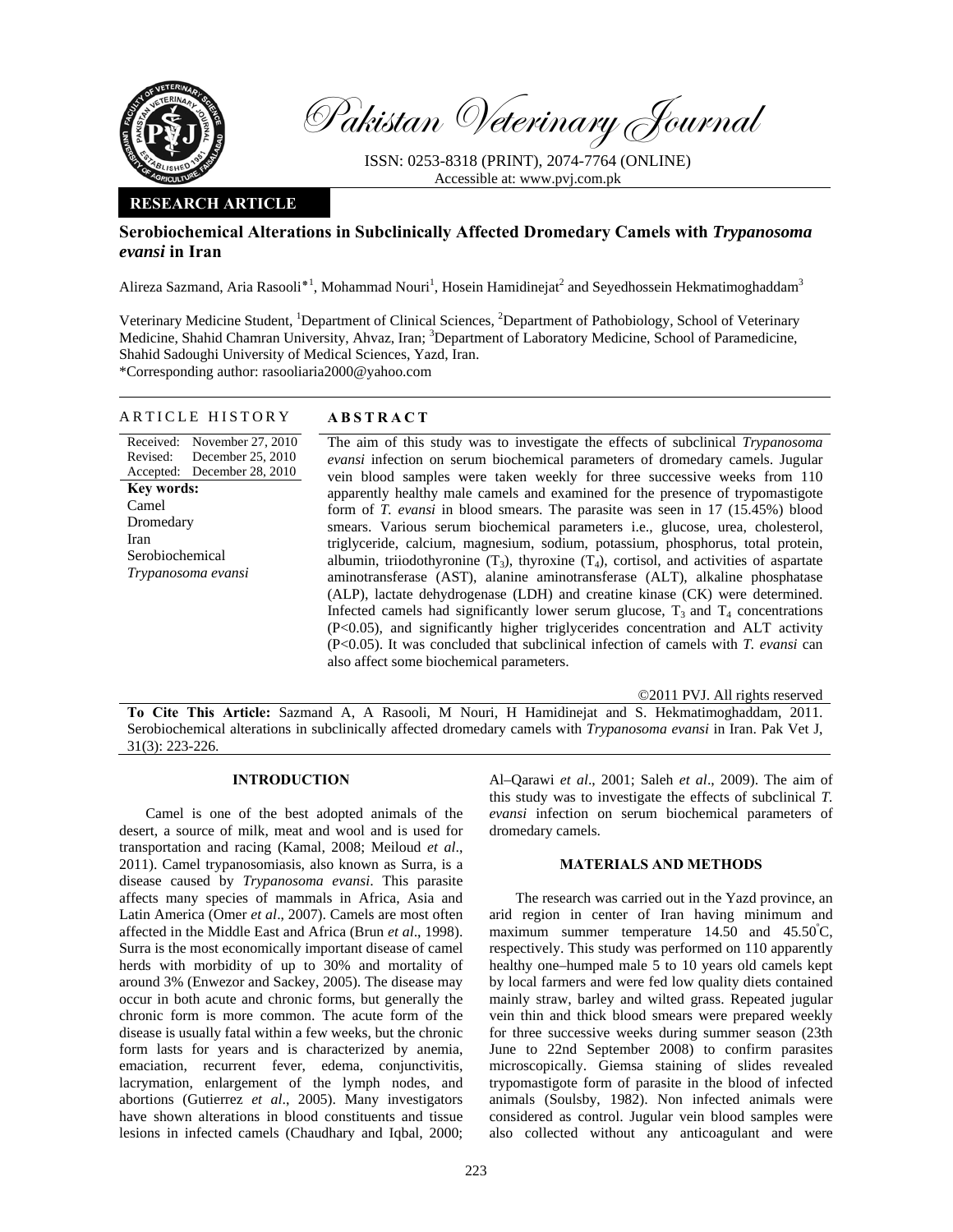Serum glucose was measured by enzymatic (GOD-PAP) colorimetric method, urea by enzymatic (Urease) colorimetric, cholesterol by enzymatic (CHOD-PAP) colorimetric, triglyceride by enzymatic (GPO-PAP) colorimetric, calcium by orthocresolphethalein complex, magnesium by xylidyl blue, phosphorus by ammonium molybdate, albumin by bromcresol green (BCG), total protein by biuret method. Activity of alanine aminotransferase (ALT) and aspartate aminotransferase (AST) were determined by enzymatic (IFCC) colorimetric method, alkaline phosphatase (ALP) and lactate dehydrogenase (LDH) by enzymatiac (DGKC) colorimetric and creatine kinase (CK) by enzymatic (IFCC/DGKC) colorimetric method (Shimadzu spectrophotometer, model AA200, Tokyo, Japan). Estimation of triiodothyronine  $(T_3)$ , thyroxine  $(T_4)$  and cortisol levels in serum were made by ELISA method. Sodium and potassium concentrations were determined by flame photometry method (digital flame analyzer, model 2655–00 Cole–Pulmer Instrument Company, Chicago, IL, USA) (Latimer *et al*., 2003). The data were analyzed by SPSS software ver. 16, with Independent Student's t–test.

#### **RESULTS**

Thin and thick blood smears revealed slender and flagellated trypomastigote forms that were morphologically compatible with *T. evansi*. The parasite was seen in 17 (15.45%) blood smears. As the area of sampling was out of Tsetse belt zone and according to the morphological and morphometric indices, the parasites were diagnosed as *T. evansi.* The mean (±SE) values of biochemical parameters in dromedary camels naturally infected with *T. evansi* and non–infected camels are presented in Table 1. A significant (P<0.05) reduction was seen in the values of glucose,  $T_3$  and  $T_4$  whereas values of triglyceride and ALT were significantly elevated in infected camels in comparison with non–infected group (Table 1). The concentrations of serum urea, cholesterol, calcium, magnesium, sodium, potassium, phosphorus, albumin, total protein, cortisol and activity of AST, ALP, LDH and CK differed non-significantly between infected and non infected groups.

# **DISCUSSION**

In the present study, a significant  $(P<0.05)$  reduction was seen in the values of  $T_3$  and  $T_4$  whereas values of triglyceride and ALT were significantly elevated in infected camels in comparison with non–infected group. Serum glucose concentration had a significant decrease in the infected subjects. Similar results were documented by Raisinghani and Lodha (1980) in camel. This is a common finding in trypanosomiasis, and is reported due to excessive utilization of blood glucose by the parasites for their metabolism (Anosa, 1988). It has also been shown that parasite count is inversely proportional to glucose concentration (Jatkar and Singh, 1974). Increased metabolic rate caused by fever and hepatocyte degeneration could also be a reason for hypoglycemia in trypanosomiasis (Cadioli *et al*., 2006). In contrast, Hilali

*et al*. (2006) reported no significant changes in the mean serum glucose of buffalo calves.

**Table 1:** The mean (±SE) serum biochemical parameters of infected and non–infected dromedary camels with *Trypanosoma evansi*

| Parameters                   | Units              | Infected                                                        | Non infected                                             |
|------------------------------|--------------------|-----------------------------------------------------------------|----------------------------------------------------------|
|                              |                    | camels                                                          | camels                                                   |
|                              |                    | $(n=17)$                                                        | $(n=93)$                                                 |
| Glucose                      | mmol/L             | $2.21 \pm 0.39*$                                                | $3.60 \pm 0.13$                                          |
| Urea                         | mmol/L             | $10.08 + 0.95$                                                  | $9.61 \pm 0.35$                                          |
| Cholesterol                  | mmol/L             | $0.79 \pm 0.10$                                                 | $0.89 \pm 0.04$                                          |
| Triglyceride                 | mmol/L             | $1.02 \pm 0.34*$                                                | $0.44 \pm 0.03$                                          |
| ALT                          | IU/L               | 21.06±1.34*                                                     | $16.71 \pm 0.78$                                         |
| AST                          | IU/L               | $81.12 \pm 5.52$                                                | $116.60 \pm 8.44$                                        |
| <b>ALP</b>                   | IUI/L              | $94.12 \pm 7.18$                                                | 118.19±8.89                                              |
| LDH                          | <b>IU/L</b>        | 479.65±45.98                                                    | 505.42±40.18                                             |
| СK                           | IU/L               | 149.94±69.48                                                    | $92.38 \pm 13.18$                                        |
| Calcium                      | mmol/L             | $2.44 \pm 0.10$                                                 | $2.55 \pm 0.03$                                          |
| Magnesium                    | mmol/L             | $1.08 \pm 0.03$                                                 | $1.08 + 0.02$                                            |
| Sodium                       | mEq/L              | 165.06±3.46                                                     | 167.85±1.28                                              |
| Potassium                    | mEg/L              | $6.58 \pm 0.27$                                                 | $6.27 \pm 0.11$                                          |
| Phosphorus                   | mmol/L             | $2.16 \pm 0.13$                                                 | $1.96 \pm 0.5$                                           |
| Albumin                      | g/dL               | $3.60 \pm 0.16$                                                 | $3.75 \pm 0.05$                                          |
| Total protein                | g/dL               | $7.36 \pm 0.18$                                                 | 7.44±0.08                                                |
| $T_3$                        | nmol/L             | $3.73 \pm 0.22$ *                                               | $5.37 \pm 0.37$                                          |
| T <sub>4</sub>               | nmol/L             | $135.14 \pm 9.31*$                                              | I59.06±4.29                                              |
| Cortisol<br>1.1.1<br>.<br>л. | nmol/L<br>t - L. t | $11.12 \pm 1.87$<br>.<br>$\mathbf{r}$ . The set of $\mathbf{r}$ | $10.16 \pm 0.99$<br>$\mathsf{L}$ . (D $\mathsf{L}$ O OF) |

Values bearing asterisk in a row differ significantly (P<0.05).

The results of enzyme assays showed elevation of ALT activity in the infected animals, while no changes were noted in the ALP, AST, CK and LDH activity in the present study. Increase in AST and ALT activity has been reported in *T. evansi* infected camels (De La Rue *et al*., 1997). The rise in AST activity can be attributed partly to cellular damage caused by the trypanosomes lysis, while the increase in ALT activity probably results from host destruction of trypanosomes (Enwezor and Sacky, 2005). Compared with the previous report in which ALP, AST and LDH enzymes displayed increase during trypanosomiasis (Rahman, 1992), in the present study, no changes were observed in these enzymes of infected camels. There is possibility that vital organs (liver and kidneys) could have not been affected at the time of examination. Our findings are in accordance with the works of Chaudhary and Iqbal (2000) and Gutierrez *et al*. (2005).

There was no significant difference in the serum albumin and total protein of infected animals when compared with healthy group. It has been shown a significant increase in total protein and globulins of rabbits infected with *T. brucei* (Orhue *et al*., 2005) and camels and buffalo calves infected with *T. evansi* (Gutierrez *et al*., 2005; Hilali *et al*., 2006). The increase in serum total protein may have been due to increased release of tissue specific enzymes and other intracellular proteins secondary to parasite–induced cell membrane disruption (Orhue *et al*., 2005). It was also shown that increase of total protein and globulins could be due to elevation in the gammaglobulin, as immunological response against the parasite (Orhue *et al*., 2005; Hilali *et al*., 2006). Orhue *et al*. (2005) indicated that serum albumin levels decreased in trypanosomiasis. The edema reported in the dependent parts of the body during the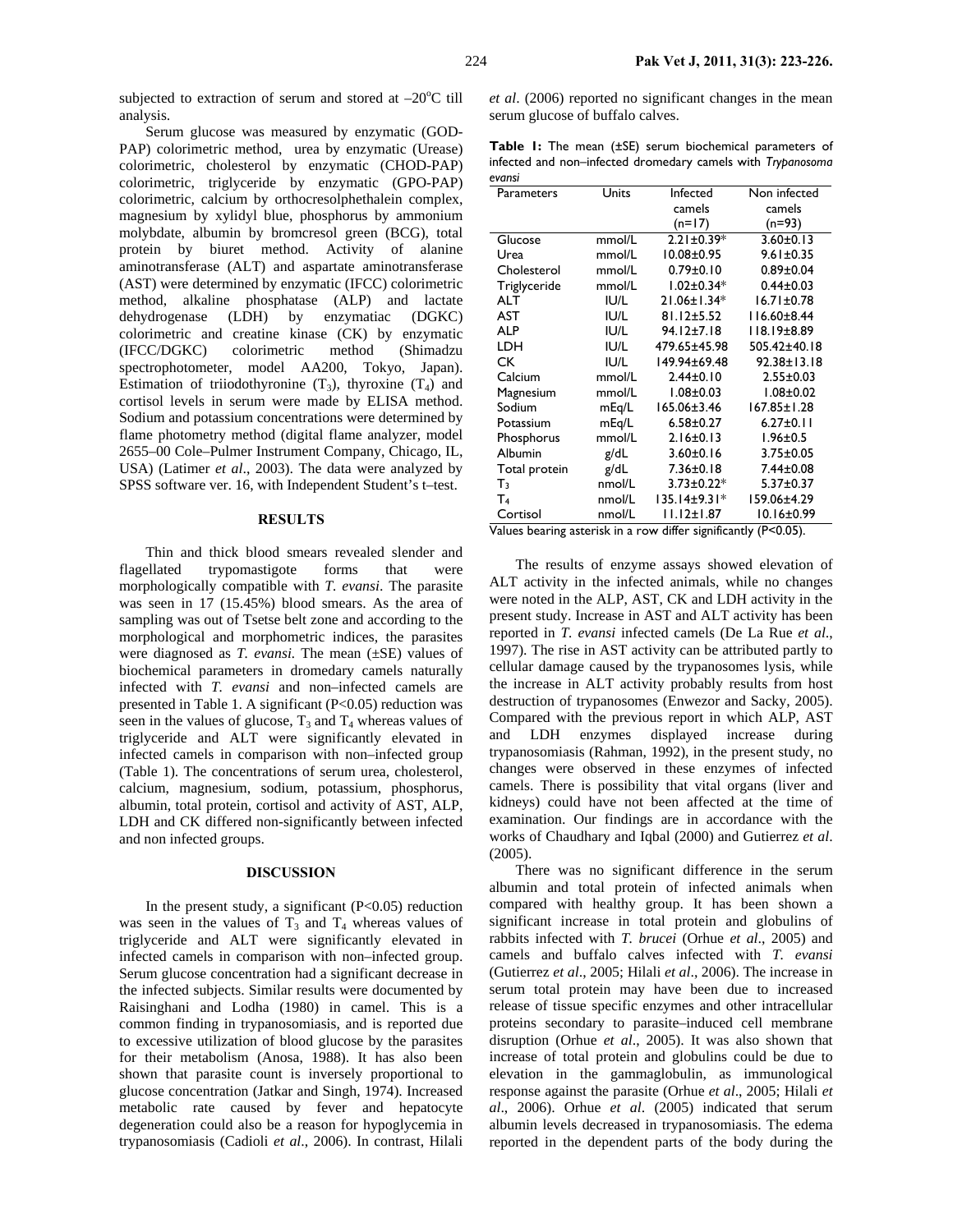chronic stage could be due to a significant decrease in the albumin levels that possibly indicates great liver damage (Enwezor and Sacky, 2005).

In the present study, subclinical infection with *T. evansi* was associated with significant reduction in the concentrations of  $T_3$  and  $T_4$ . It was shown that trypanosomal infection rapidly impairs function of the thyroid gland in goats experimentally infected with *T. congolense* (Mutayoba *et al*., 1988) and induces hypothyroidism in cattle (Abebe and Eley, 1992). Also in camel, *T. evansi* can induce a significant reduction in serum  $T_3$  and  $T_4$  levels associated with parallel decrease in the blood concentration of TSH (Al–Qarawi *et al*., 2001). Mechanisms by which trypanosoma affect the thyroid functions are not completely understood. However, in the infected calves release of cytokines could inhibit the thyroid hormone production (Kahl *et al*., 2002). Bartalena *et al*. (1998) indicated that all steps of thyroid hormones synthesis may negatively be affected by cytokines.

Increased serum lipid, hypertriglyceridemia and hypercholesterolemia were reported in experimentally infected rats with *T. brucei* (Igbokwe *et al*., 2009). Rouzer and Cerami (1980) showed that rabbits infected with *T. brucei* developed a hypertriglyceridemia which could be due to defective plasma triglyceride degradation that probably cause free fatty acid unavailable for importation into hepatocytes despite of serum triglyceride elevation. While, Adamu *et al*. (2009) showed that *T. brucei* in pigs significantly reduced the serum levels of cholesterol and triglycerides. The results of the present study showed a significant increase in the serum triglyceride in the infected camels but no change was observed in the serum cholesterol concentration.

From the present study, it may be concluded that subclinical infection of camels with *T. evansi* can also affect some biochemical parameters, but these variations were very limited compared with clinical cases.

#### **Acknowledgments**

The authors would like to acknowledge the Vice Chancellor, Shahid Chamran University for the financial support.

### **REFERENCES**

- Abebe G and RM Eley, 1992. Trypanosome–induced hypothyroidism in cattle. Br Vet J, 148: 63–70.
- Adamu S, N Barde, JN Abenga, NM Useh, NDG Ibrahim and KAN Esievo, 2009. Experimental *Trypanosoma brucei* infection–induced changes in the serum profiles of lipids and cholesterol and the clinical implications in pigs. J Cell Anim Biol, 3: 15-20.
- Al–Qarawi AA, H Abdel–Rahman and SA ElMougy, 2001. Impairment in the pituitary–thyroid axis of the *Camelus dromedarius* infected with *Trypanosoma evansi.* Deut Tierarztl Wochenschr*,* 108: 172–174.
- Anosa VO, 1988. Haematology and biochemical changes in human and animal trypanosomiasis. Part II. Rev Elev Med Vet Pays Trop, 41: 151–164.
- Bartalena L, F Bogazzi, S Brogioni, L Grasso and E Martino, 1998. Role of cytokines in the pathogenesis of the euthyroid sick syndrome. Eur J Endocrinol, 138: 603–614.
- Brun B, H Hecker and ZR Lun, 1998. *Trypanosoma evansi* and *T. equiperdum*: distribution, biology, treatment and phylogenetic relationship (a review). Vet Parasitol, 79: 95–107.
- Cadioli FA, LC Marqus, RZ Machado, AC Alessi, LPCT Aquino and PA Barnabe, 2006. Experimental *Trypanosoma evansi* infection in donkeys: hematological, biochemical and histopathological changes. Arq Bras Med Vet Zootec, 58: 749-756.
- Chaudhary ZI and J Iqbal, 2000. Incidence, biochemical and haematological alterations induced by natural trypanosomosis in racing dromedary camels. Acta Trop, 77: 209–213.
- De La Rue ML, GA De Carli, HM Herrera and RAMS Silva, 1997. Biochemical changes in acute infection of dogs with *Trypanosoma evansi*. J Protozool Res, 7: 28–35.
- Enwezor FNC and AKB Sackey, 2005. Camel trypanosomiasis - a review. Vet Arch, 75: 439–452.
- Gutierrez C, JA Corbera, MC Juste, F Doreste and I Morales, 2005. An outbreak of abortions and high neonatal mortality associated with *Trypanosoma evansi* infection in dromedary camels in the Canary Islands. Vet Parasitol, 130: 163–168.
- Hilali M, A Abdel-Gavad, A Nassar and A Abdel-Wahab, 2006. Hematological and biochemical changes in water buffalo calves (*Bubalus bubalis*) infected with *Trypanosoma evansi*. Vet Parasitol, 139: 237-243.
- Igbokwe IO, LB Buratai, UL Ubah, A Aromnde and NA Igbokwe, 2009. Serum and hepatic lipid levels in rats infected with *Trypanosoma brucei*. Comp Clin Pathol, 18: 191–195.
- Jatkar PR and M Singh, 1974. Pathogenesis of anaemia in *Trypanosoma evansi* infection. IV. Blood glucose studies. Indian Vet J, 51: 710–714.
- Kahl S, TH Elsasser, JL Sartin and R Fayer, 2002. Effect of progressive cachectic parasitism and growth hormone treatment on hepatic 5'–deiodinase activity in calves. Domest Anim Endocrinol, 22: 211–221.
- Kamal AM, 2008. Some biochemical, hematological and clinical studies of selected ruminal and blood con constituents in camels affected by various diseases. Res J Vet Sci, 1: 16–27.
- Latimer KS, EA Mahaffey and KW Prasse, 2003. Duncan and Prasse's Veterinary Laboratory Medicine. 4<sup>th</sup> Ed., Blackwell Publishing, Iowa State Press, pp: 119-285.
- Meiloud GM, IN Ould Bouraya, A Samb and A Houmeida, 2011. Composition of mauritanian camel milk: results of first study. Int J Agric Biol, 13: 145– 147.
- Mutayoba BM, HB Ohara–Ireri and S Gombe, 1988. Trypanosome–induced depression of plasma thyroxine levels in prepubertal and adult female goats. Acta Endocrinol (Copenhagen), 119: 21–26.
- Omer OH, HM Mousa and N Al-Wabel, 2007. Study on the antioxidant status of rats experimentally infected with *Trypanosoma evansi*. Vet Parasitol, 145: 142- 145.
- Orhue NEJ, EAC Nwanze and A Okafor, 2005. Serum total protein, albumin and globulin levels in *Trypanosoma brucei*–infected rabbits: Effect of orally administered scoparia dulcis. Afr J Biotech, 4: 1152– 1155.